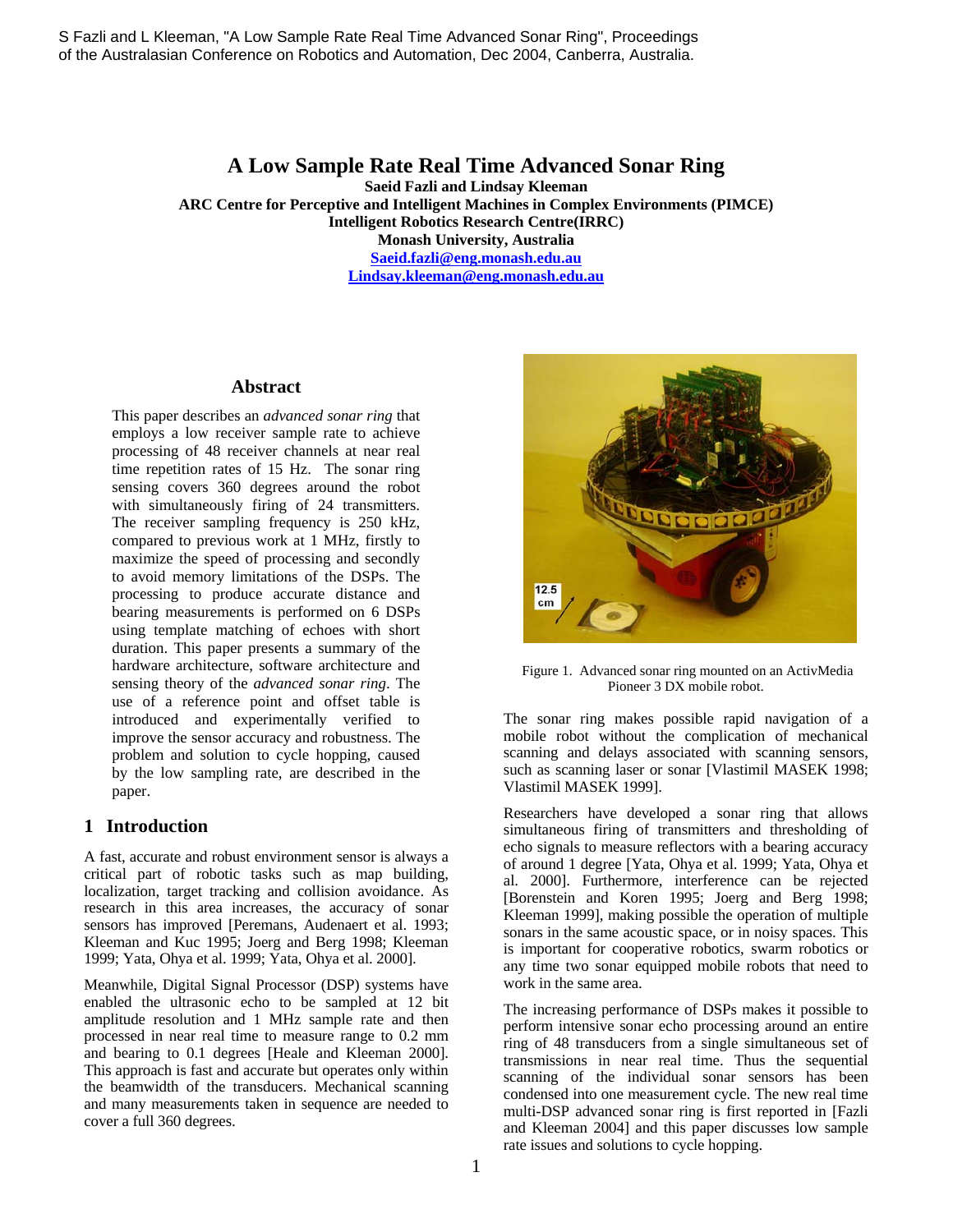The sample rate of the advanced sonar ring is as low as 250 KHz , allowing each DSP to process all echoes of 8 receivers in near real time and save all processed information in the memory of each DSP which is 192 KB. A low sample rate gives rise to problems, such as lower accuracy and cycle hopping that may cause stationary targets to appear to shift in bearing and hop a wavelength in range.

The next section briefly introduces hardware components of the advanced sonar ring. The sensing theory, known as matched filtering, is presented in section 3. This section shows that the maximum likelihood estimator of the arrival time of the echo corrupted by additive white Gaussian noise is the best estimator [P.M.Woodward 1964]. This theory is important for understanding and solving the problem of cycle hopping discussed later.

Section 4 briefly introduces the advanced sonar ring software architecture and the implementation of pulse capturing and storing within a DSP context. Experimental results are presented in section 5 to show the effectiveness of the proposed system. In this section the concept of cycle hopping rejection is explained. Conclusions are presented in the last section.

## **2 The Advanced Sonar Ring Hardware Architecture in Brief**

Figure 1 shows the advanced sonar ring mounted on an ActivMedia Pioneer 3 DX mobile robot. It contains a 48 transducer sonar ring, each group of eight Polaroid 7000 series transducers, arranged in four pairs, controlled by a digital slave DSP board and an associated analogue board. Each pair consists of a transceiver and a receiver 40 mm and 15 degrees apart. The sensor is capable of covering a full 360 degrees around robot when the effective beamwidth of each pair of transducers is at least 15 degrees and this occurs for highly reflective specular targets at ranges closer than 2.8 m.

The advanced sonar ring has six analogue slave PCBs which are responsible for simultaneous firing of all transmitters and data acquisition process. Each of them is



Figure 2. A Sonar Ring and an Analogue Slave PCB Block Diagram

controlled by a digital slave board containing a DSP. The receiver channels are amplified and low pass filtered before sampling with ADCs at 250 kHz. The transmission electronics allow a programmable digital pulse train to be sent to the transducer without the need for preloaded memory buffers. Instead the digital slave DSP directly controls the transmit logic every microsecond under interrupt service routine. Variable gain amplifiers control the amplitude of the received echoes from different ranges. Also each board contains a high voltage DC-DC converter to produce a 300 V bias on the 8 transducers (Figure 2).

After pulses are transmitted and echoes are captured by analog slave, the echoes are digitized by Analog to Digital Converters (ADC) of digital slave boards. The sensor has six digital slave PCBs, each one contains a DSP which controls an associated analog slave and connects to it using a ribbon cable. The DSP is responsible for generating the transmit pulses for the four transceivers and processing the echoes collected by the eight transducers. Two 12-bit ADS7862 ADCs are configured to allow pairwise synchronised sampling of 8 input channels at 250 kHz sample rate. An Analog Devices 2189M DSP was chosen due to the single clock cycle access to on-chip RAM of 192 k bytes, allowing echoes to be extracted, stored and processed within the DSP chip. The speed of the on-chip memory allows the processor to fetch two operands (one from data memory and one from program memory) and an instruction (from program memory) in a single cycle (Figure 3).

A master PCB controls all six digital slaves and connects the sensor to a host computer. The master board contains a



Figure 3. A Digital Slave PCB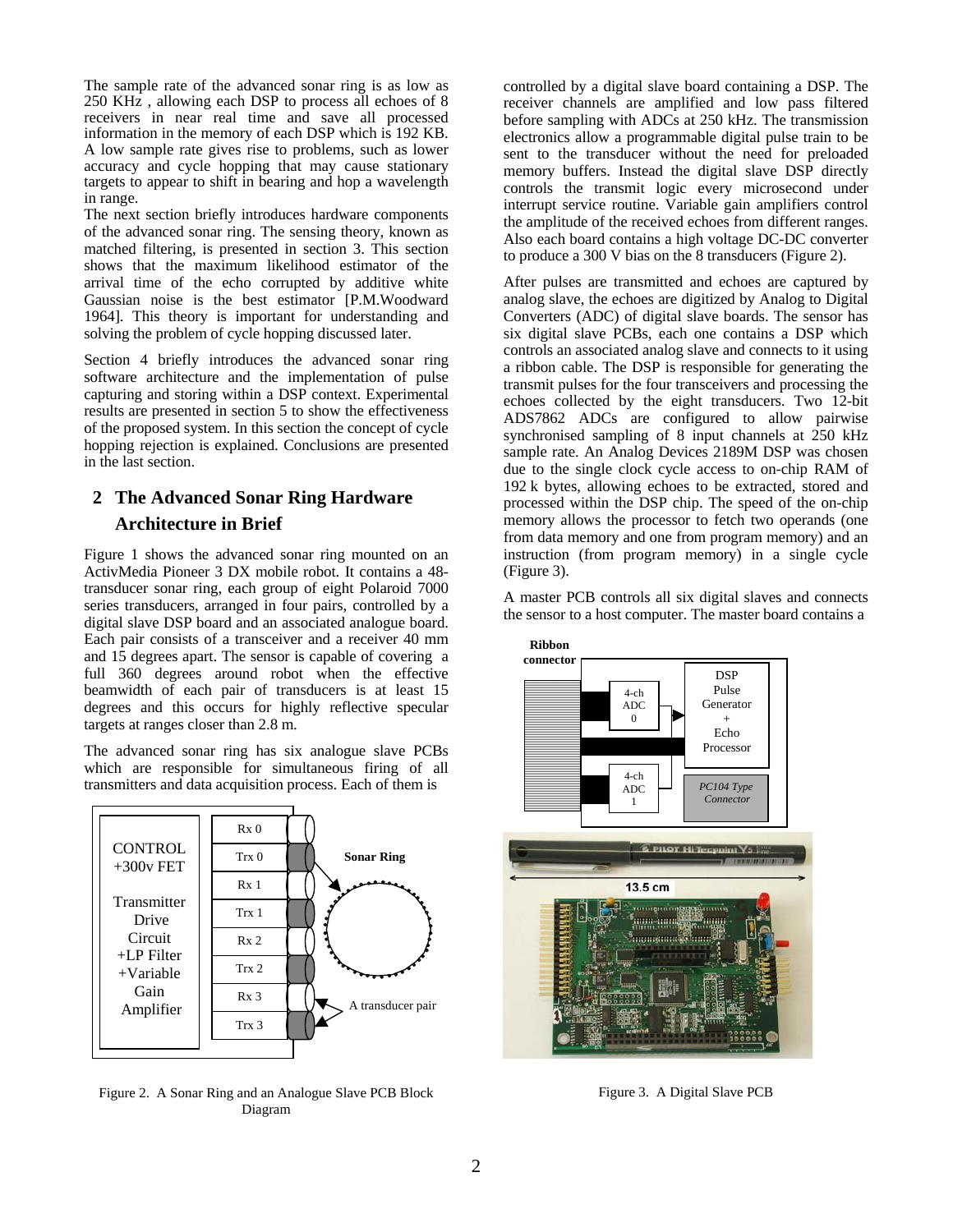

Figure 4. A Master PCB

2189M DSP, flash memory and a high speed buffered UART (Figure 4). It communicates with a central computer via the high speed serial link and with all the digital slave boards via a PC104 type connector using the Internal Direct Memory Access (IDMA) port. The DSPs contain two DMA ports, Internal DMA port and Byte DMA port. The IDMA port provides an efficient means of access the on-chip program memory and data memory of the DSP with only one cycle per word of overhead. The IDMA port has a 16-bit multiplexed address and data bus and supports 24-bit program memory. The IDMA port is completely asynchronous and can be written to while the ADSP 2189M is operating at full speed. Also, the master board contains the software in the flash memory, boots all the slave DSPs using BDMA port, sends all user commands and reads the high level data from slave boards and transfers them to a host computer using a RS232 serial port.

## **3 The Advanced Sonar Ring Sensing Theory**

The basic idea of range finding is to calculate the Time-Of-Flight (TOF) of captured echoes using matched filtering method based on the radar reception theory. In this section we show that this method is the best arrival time estimator in theory. Equations (1-6) are based on [P.M.Woodward 1964] and justify the optimality of the arrival time estimation used in the advanced sonar ring.

The problem is to extract the information from a noisy received signal. We assume that the wanted information in the receiver is  $x$ , noise is white Gaussian and the received signal is denoted by *y* . The signal *y* is available and we require the probability distribution  $p(x|y)$ , which gives us some information about  $x$  from the knowledge of *y* .

The calculatation of  $p(x|y)$  is a problem of inverse probability. The product law for probabilities is

$$
p(x, y) = p(x)p(y|x) = p(y)p(x|y)
$$
 (1)

and since *y* is given, the second of these equations may be written

$$
p(x|y)=k p(x)p(y|x)
$$
 (2)

where k is the normalizing constant of distribution. In equation (2)  $p(x)$  is the prior probability of *x* and  $p(x|y)$  is the posterior probability of *x*.

If we denote  $u_x$  as a time-dependent signal representing the information  $x$  and  $n$  as additive white Gaussian noise, then the received waveform is

$$
y = u_x + n \tag{3}
$$

which is available in the receiver and the reception method should determine  $p(x|y)$ .

The Likelihood Function is written as

$$
p(y \mid x) = k \exp(-E/N_0) = k \exp\{-\frac{1}{N_0} \int (y - u_x)^2 dt\} \quad (4)
$$

where  $N_0$  is N/W, N is the mean noise power and W is the bandwidth of the signal. The integral in the equation is definite and the limits must correspond to the total interval of time occupied by the signal. The term  $y^2$  can be absorbed into k

$$
p(x|y) = k p(x) \exp\{-\frac{1}{N_0} \int u_x^2 dt\} \exp\{\frac{2}{N_0} \int y u_x dt\}
$$
 (5)

Equation (5) shows that the term

$$
q(x) = \int y u_x dt
$$
 (6)

is the only term that depends on *y* and using that we can obtain all information about posterior distribution.

Equation (6) is a cross correlation between the received signal, y and a predicted noiseless received signal, *ux* .

In discrete form, equation (5) becomes:

$$
p(x \mid y) = kp(x) \exp\{-\frac{1}{N_0} \sum_{t} u_x^2\} \exp\{\frac{2}{N_0} \sum_{t} y u_x\} \tag{7}
$$

Now let us continue with the problem of range finding or TOF estimation. The pulse shape will be denoted by *u*(*t*) ,a delay of  $\tau$  occurs in the pulse shape and the goal is to estimate the value of  $\tau$  by analysis of the received waveform  $y(t)$ , given by

$$
y(t) = u(t - \tau) + noise \tag{8}
$$

A copy of  $u(t)$ , as a template, is available for comparison with  $y(t)$  at the receiver. It is assumed that  $\tau$  is independent of time which means the target is stationary, and also it will be assumed that all the noise in the system, including that which is introduced by the receiver itself while operating on  $y(t)$ , can be regarded as an addition to the input signal.

Equations (7) can be rewritten as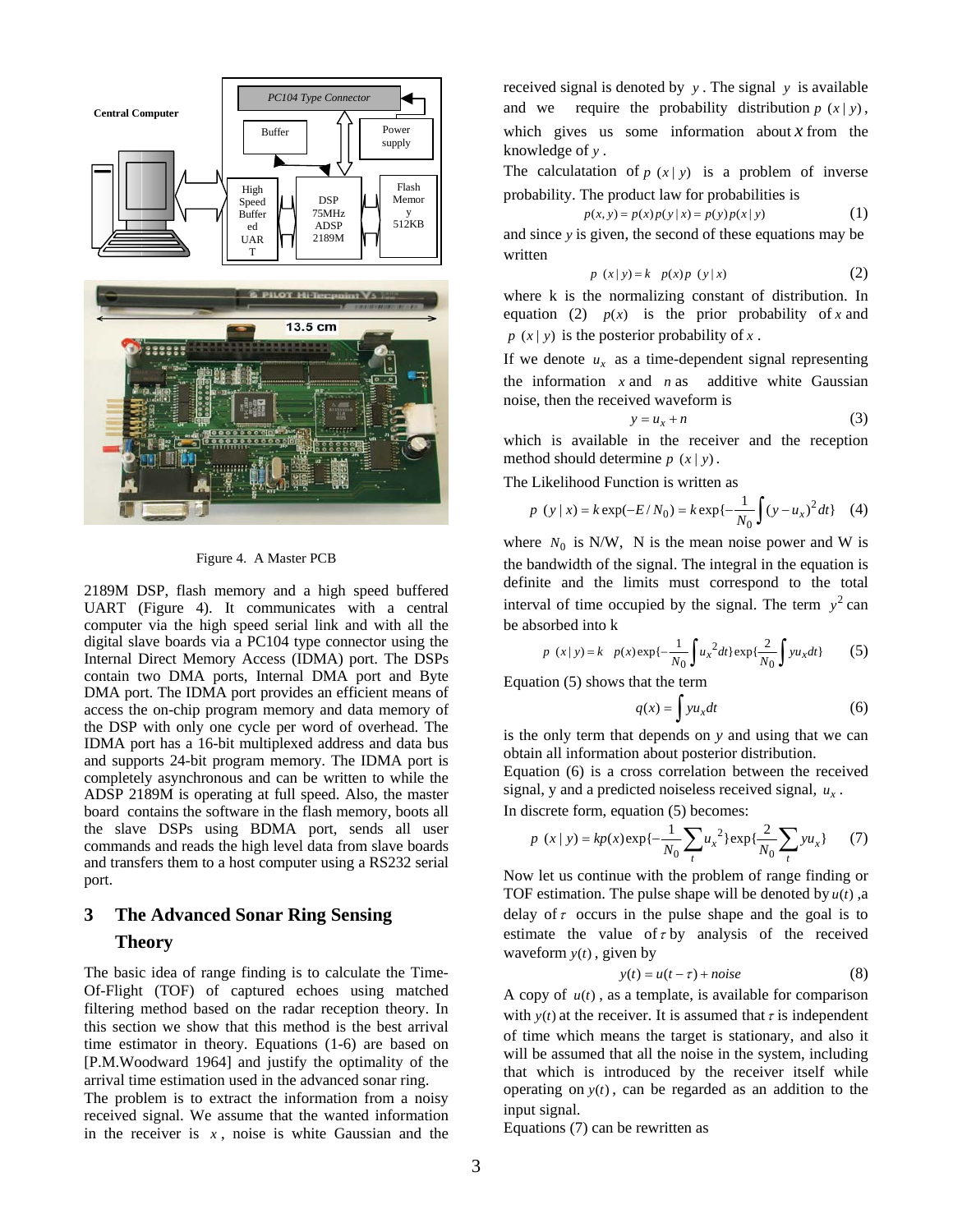$$
p(\tau | y) = k p(\tau) \exp\{-\frac{1}{N_0} \sum_{t} u^2(t - \tau) \} \exp\{\frac{2}{N_0} \sum_{t} y(t) u(t - \tau) \} (9)
$$

Equation (9) shows that to estimate the delay, it is sufficient to calculate the convolution of  $y(t)$  and  $u(-t)$  that is a cross correlation. None of the remaining terms involve  $y(t)$ .

The importance and effectiveness of cross correlation is shown in Figure 5. Figure 5 (a) shows a typical sample of Gaussian noise. The noise was constructed using a random function. The signal chosen is shown in Figure 5 (b) which is real data captured by advanced sonar ring. As shown in the figure,  $u(t)$  is delayed by an amount  $\tau_0$ which represents the TOF for the target. The sum of noise and signal,  $y(t)$ , is shown in Figure 5 (c).  $u(t)$  and  $y(t)$  are available at the receiver, but  $u(t - \tau_0)$  as shown if Figure 5 (b), is not. The problem is to estimate where  $u(t)$  is located in the noise.

Estimation process starts with

$$
q(\tau) = \frac{2}{N_0} \sum_{t} y(t)u(t - \tau)
$$
 (10)

 $q(\tau)$  has been computed over as wide range as possible, as shown in Figure 5 (d). It will be seen that  $q(\tau)$  has reduced the bandwidth of the noise so that it has a similar structure to that of the signal . In fact, this is because of cross-correlation process, which is an effective filter.



Figure 5. (a) Gaussian noise, (b) signal at  $t = \tau_0$ , (c) noise + signal, (d)  $q(\tau)$ , (e) posterior distribution for  $\tau$  (Note: The length of the signals d and e are bigger than a,b and c due to the croos correlation)

In Figure 5 (e), the exponential function of  $q(\tau)$  is plotted against  $\tau$ , and if the prior distribution  $p(\tau)$  is uniform, this final graph represents the complete expression (9) for  $p(\tau | y)$ .

It will be seen that all the posterior probability is concentrated in a narrow region of uncertainity at approximately the true value of  $\tau$ . Actually, due to sampling effects and noise, the maximum of  $p(\tau | y)$  does

not fall exactly at the true value shown in Figure 5 (b). In fact, one of the important factors in this process is signal/noise energy ratio that affects the uncertainity of the delay estimation.

Now, we describe the application of this method in the advanced sonar ring. The sonar ring simultaneously fires all 24 transmitters of the ring using a very short squarewave pulse, and analyses simultaneously the waveforms of all 48 receivers using matched filters to accurately determine the arrival time of echoes.

The transmitted pulse is 2 cycles of 71.4 kHz plus a counter-timed burst to reduce reverberation in the transducer. The pulse is generated by momentarily removing a 300V bias, the same bias as is required to operate the transducers as receivers. Figure 6 shows the voltage waveform used to drive transmitters, a sample waveform received from a smooth, hard reflector and the frequency components of the echoed signal using fast Fourier transform (FFT) .



Figure 6. (a) voltage waveform to drive transmitters (b) an echo (c) frequency components of the echo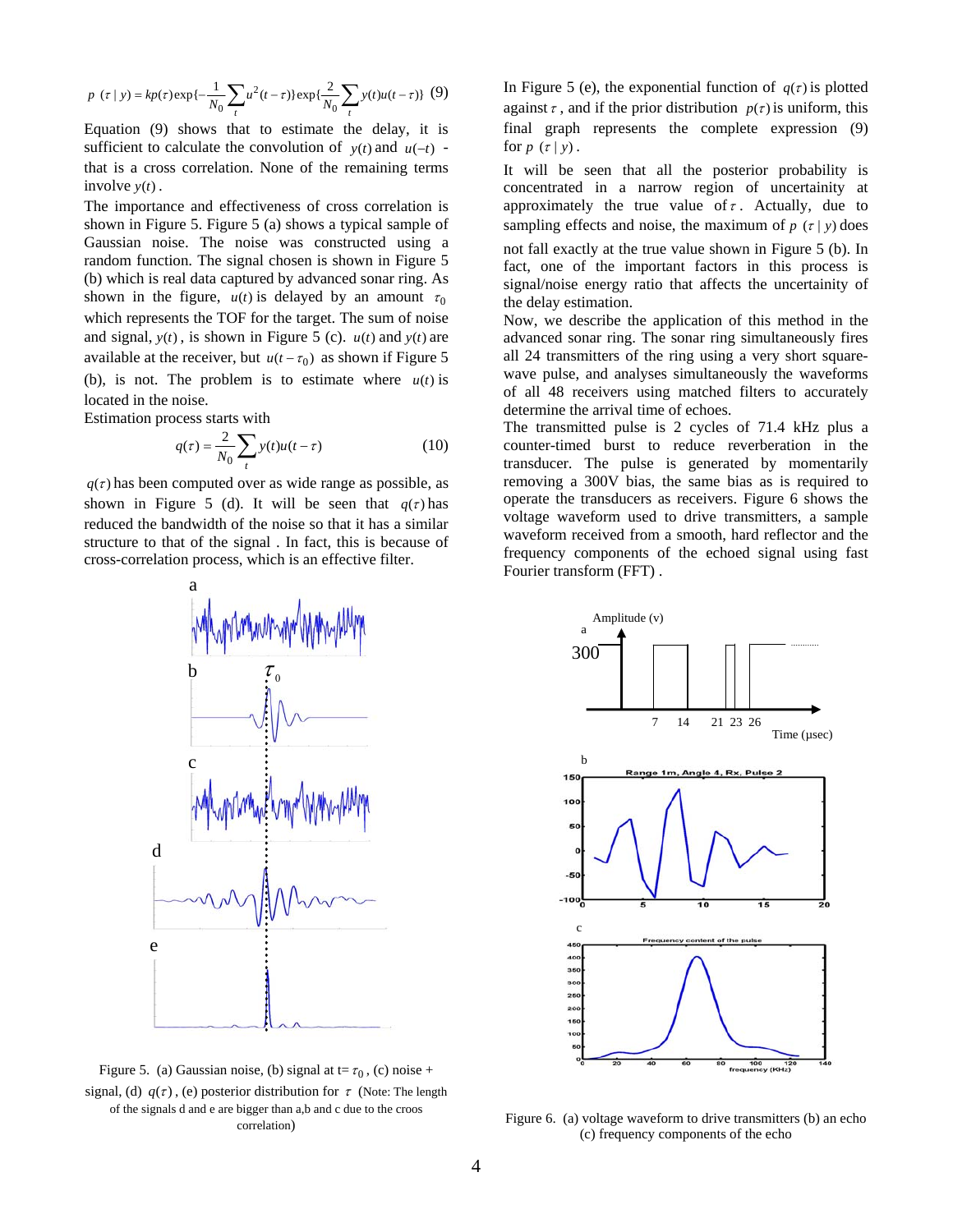A template for one metre range and zero bearing was used as a prototype, and physical models used by [Kleeman and Kuc 1995] were applied to generate the templates shown. The pulse absolute amplitude is normalised to maximum of 127, so the waveforms can be stored in an array of signed bytes. Multiple matched filters are required to maintain accuracy because the pulse shape depends greatly on the bearing of the reflector and its range.

Due to different electronic circuits applying to transceivers and receivers of the advanced sonar ring, the echo pulse shapes of the same target are slightly different and therefore it is necessary to make particular sets of templates for each of them to gain the highest cross correlation.

Because pulse shape depends on range and angle of arrival, several filters are generated. The templates are pre-computed and saved in the DSPs. Finally 13 templates for each set are generated for varying ranges and angles that includes for one metre range, one, four, seven and ten degrees bearing, for two metre range, one, four and eight degrees bearing, for three metre range, two and six degrees bearing, for four metre range, two and six degrees bearing and for five metre range, two and six degrees bearing.

Based on above mentioned theory, the maximum likelihood estimator for the arrival TOF with additive white Gaussian noise is the time  $\tau$  that maximizes the cross-correlation,  $Cor(\tau)$ , between the received pulse  $p(t)$  and an anticipated pulse shape  $ant(t)$ .

$$
Cor(\tau) = \frac{\sum_{T} p(t)ant(t - \tau)}{\sqrt{\sum_{T} p^{2}(t) \sum_{T} ant^{2}(t)}} \tag{11}
$$

The anticipated pulse shape *ant*(*t*) is one of the templates captured from a plane in one metre range and one degree bearing. The received echo is tried against all available templates for several different angles at the given range, and the one which gives the highest correlation coefficient is selected to estimate the arrival time. A sonar pulse is registered if its maximum cross-correlation is greater than 80% otherwise is discarded. There are some reasons why a pulse may be rejected including environmental noise, another sonar sensor using a different pulse shape, another transmitter in the same sonar ring using different pulse shape or overlapping pulses from different sources, resulting a distorted pulse.

To estimate the TOF to sub-sample accuracy (less than 4 microseconds in the advanced sonar ring), parabolic interpolation is performed on the maximum three adjacent samples of  $Cor(\tau)$ . If the three maxima y0, y1, and y2 occur at integer sample numbers 0, 1 and 2, the parabolic estimate of the position of the maximum is

$$
new\_max\_pos = prev\_max\_pos - 1 + \frac{y_2 - 4y_1 + 3y_0}{2(y_2 - 2y_1 + y_0)}
$$
 (12)

where *prev* \_ max\_ *pos* is the position of *y1* and *new*\_ max\_ *pos* is the new maximum position with subsample resolution.

TOF is determined by applying matched filtering to the echoes identified by thresholding and pulse splitting. Filtering is performed by first choosing a set of appropriate templates using the start sample number of the echo and finding the approximate range of the echo, then cross correlating the received echo with all selected templates. For example if the start sample number of the echo shows an approximate range of 120 cm, the first four templates are chosen by software. The alignment between the echo and each template are adjusted by 13 samples which means alignment of the peaks on each other and six shifts to each side. This is less comprehensive than a full convolution implementation but is advantageous as it can run faster and because each DSP processes all echoes of eight receivers, the process is computationally intensive. After finding a reliable echo, exceeding the correlation threshold, which is 80%, the question is how to calculate the TOF. In fact, the TOF is the start point of the echo pulse, but noise can change the start point of the echo and more importantly in practice the thresholding and splitting process, as are explained later, relies on groups of eight samples that at least one of them exceeds the threshold level, therefore the registered start point of the echo varies with time and cannot be considered as a reliable TOF. The method used in the advanced sonar ring is to find the

start point of the template when the alignment of template and pulse results in the maximum correlation.



Figure 7. Alignment of a Received Echo and a Template when Maximum Correlation Occurs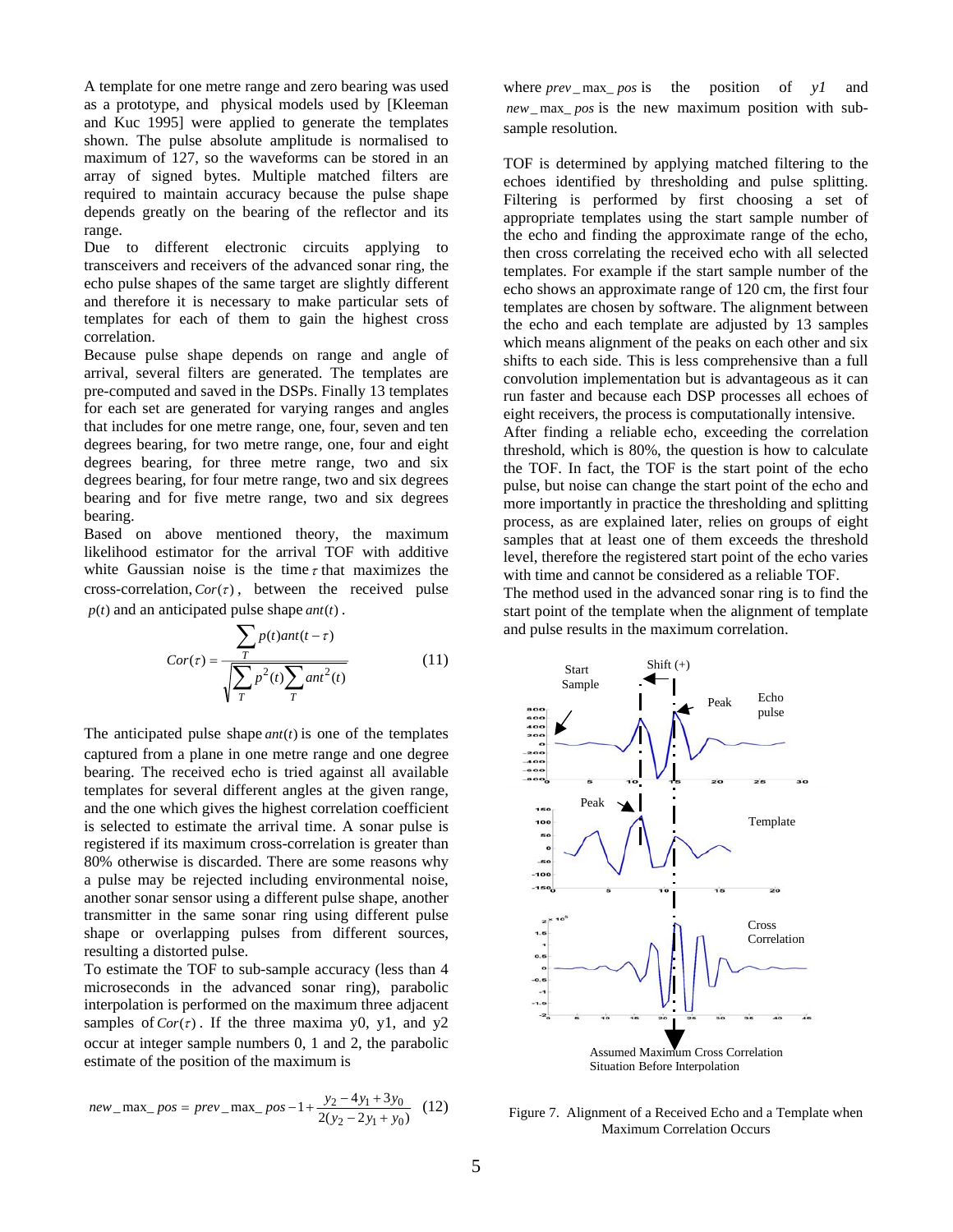Figure 7 shows an example of filtering, which is assumed that maximum correlation happens in the shown condition, , therefore the TOF is

$$
TOF = 4\mu \sec(pulse \_\ peak \_no - template \_\ peak \_no - shift)
$$
\n(13)

where *pulse* \_ *peak* \_ *no* is sample number of the pulse peak and *template* peak no is the sample number of the template peak, and in the calculation of the *shift* , sub sample resolution is considered using equation (12).

$$
shift = peak\_dif - (-1 + \frac{y_2 - 4y_1 + 3y_0}{2(y_2 - 2y_1 + y_0)})
$$
 (14)

where *peak* \_ *dif* is difference between *pulse* \_ *peak* and *template* \_ *peak* when maximum correlation occurs (Figure 7).

# **4 The Advanced Sonar Ring Sofware Architecture in Brief**

The software consists of three parts, a host program, a master program and a slave program. The host program is developed using C++ under Linux which provides a graphical user interface to communicate with the sensor using a serial port, and to save the results while showing them in the screen. A user is able to send different commands to the sensor, such as upload and download of data memory and program memory of master DSP and slave DSPs, firing of transducers, reading and writing of the flash memory and transferring the high level data to the host, shown in the graphical environment.

The master and slave programs are stored in the flash memory. After turning on the sensor, the master is booted via the byte DMA method of ADSP-2189M. This software is a command parser capable of communication with the host computer and all digital slave boards, allowing the central computer to control all parts of the advanced sonar ring. By sending a command to the master, it can boot all digital slave boards using internal DMA port. A fire command is issued to all slaves simultaneously, thus synchronizing the firing of all transceivers to within a clock cycle or 13 nanoseconds. The software of each slave can communicate with the master by a command parser containing some commands to access low level data.

The most important part of this software is an echo processor that is organised into two stages. During the first stage, assembly code performs on-the-fly processing of the samples from the eight receivers to extract discrete pulses that exceed the noise floor. On-the-fly processing is essential not only to have a real time sensor but also to conserve the on-chip data memory of the DSP. The second stage processes the extracted pulses with C code to extract arrival times and bearing information using template matching method.

The pulse capturing program consists of optimised assembly code to extract pulses from eight receiver

channels and save them into pulse buffers. This real time program enables approximately 128k words of raw receiver data to be processed in a transmit cycle to yield pulse results within the 48k words of data memory. The software is run while receiving echoes and processes all eight channels within 150 instruction cycles or two microseconds.

The eight channels are processed independently through four stages containing DC bias removal, thresholding, aggregation and storing into a pulse buffer. A block processing technique is used for thresholding. Each block of eight samples containing at least one sample with amplitude greater than the threshold are deemed to be part of an echo. When there are two or more consecutive blocks exceeding the threshold level, the software merges them and if there is just a block of 8 samples, the software discards them because each echo must have at least 16 samples (Figure 8). Also, an adaptive threshold level is applied to allow for different time varying gains in the receiver preamplifiers resulting in different noise levels.

Stage two processing occurs in the DSP after all receiver channels have been logged and stored simultaneously in the pulse buffers.



Figure 8. A Flow Chart of an On-The-Fly Thresholding , Aggregation and Storing Assembly Code Running in 150 Instruction Cycles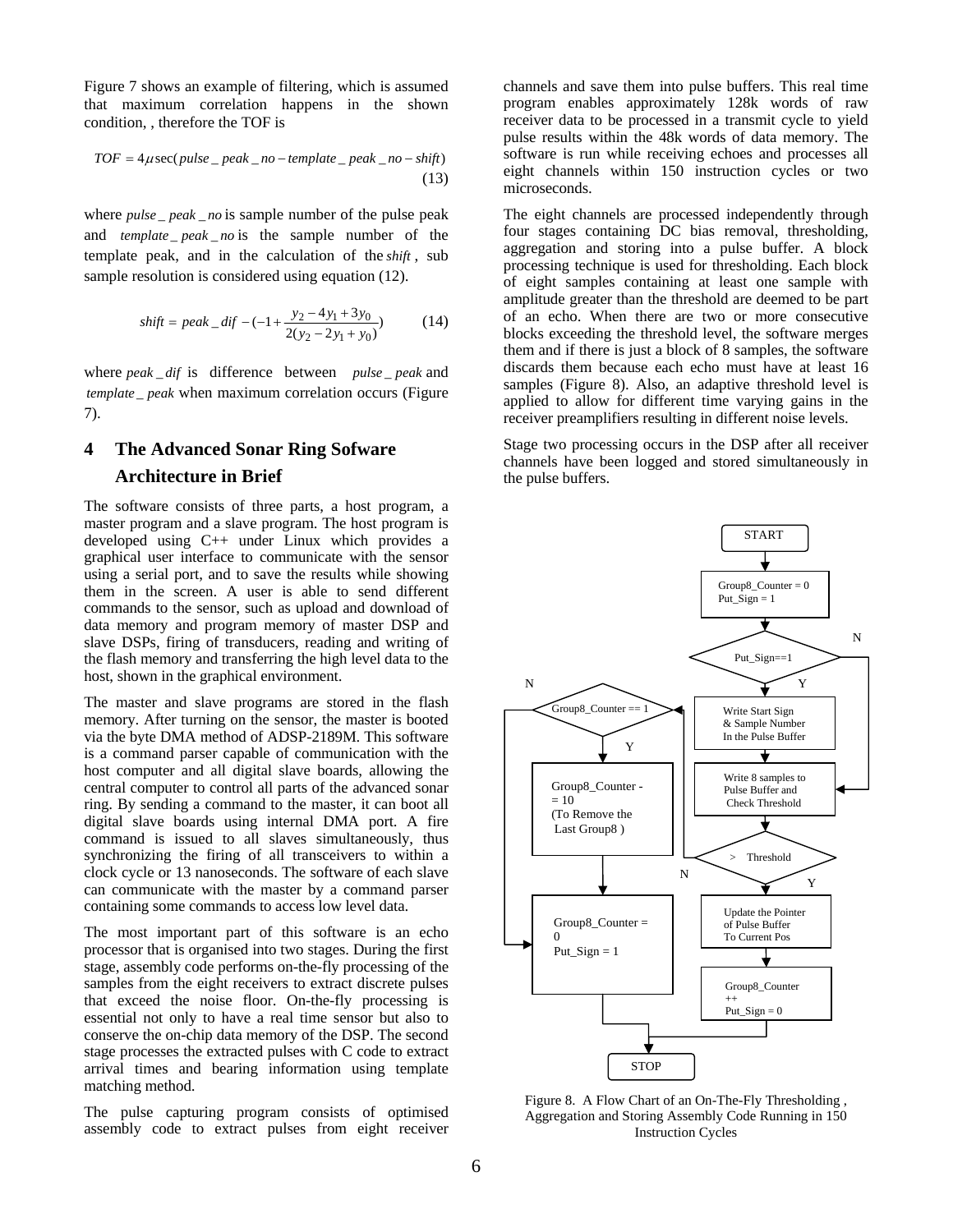The processing time in this stage occurs in addition to the time of flight between transmitting and receiving the furthest echo – approximately 32 milliseconds. This processing time then directly impacts on the real time performance of the sensor since it takes place sequentially with respect to the capture time.

To determine the echo pulse arrival times, the above mentioned matched filtering technique is performed on the echo pulses extracted during stage one of the processing.

After all arrival times are estimated, the bearing estimation is performed for all targets seen by both receivers of each pair using a triangulation method. If a target is seen by just one of the receivers it is deemed to be an unreliable target. At the end of the calculation, the slave boards are waiting to be read by the master board and after the high level data of all slave boards are read and sent to the central computer, the master board sends another fire command simultaneously to all the slave boards.

### **5 Experimental Results**

### **5.1 Reference Point and Offset Table Concept and Results**

Choosing a reference template amongst all precomputed templates is an important issue, which results the exclusive indication of the start point of an echo, matched with varying templates, that is the same TOF when maximum correlation occurs in different templates.







In the advanced sonar ring, to solve this problem and avoid jumping TOFs, the template for one metre range and one degree bearing is selected as reference template and the start point of that is considered as the reference point of echoes .



Figure 10. Experimental Result of a Wall position befor and after Applying the Offset

Figure 9. The Concept of the Offset and Calculation Method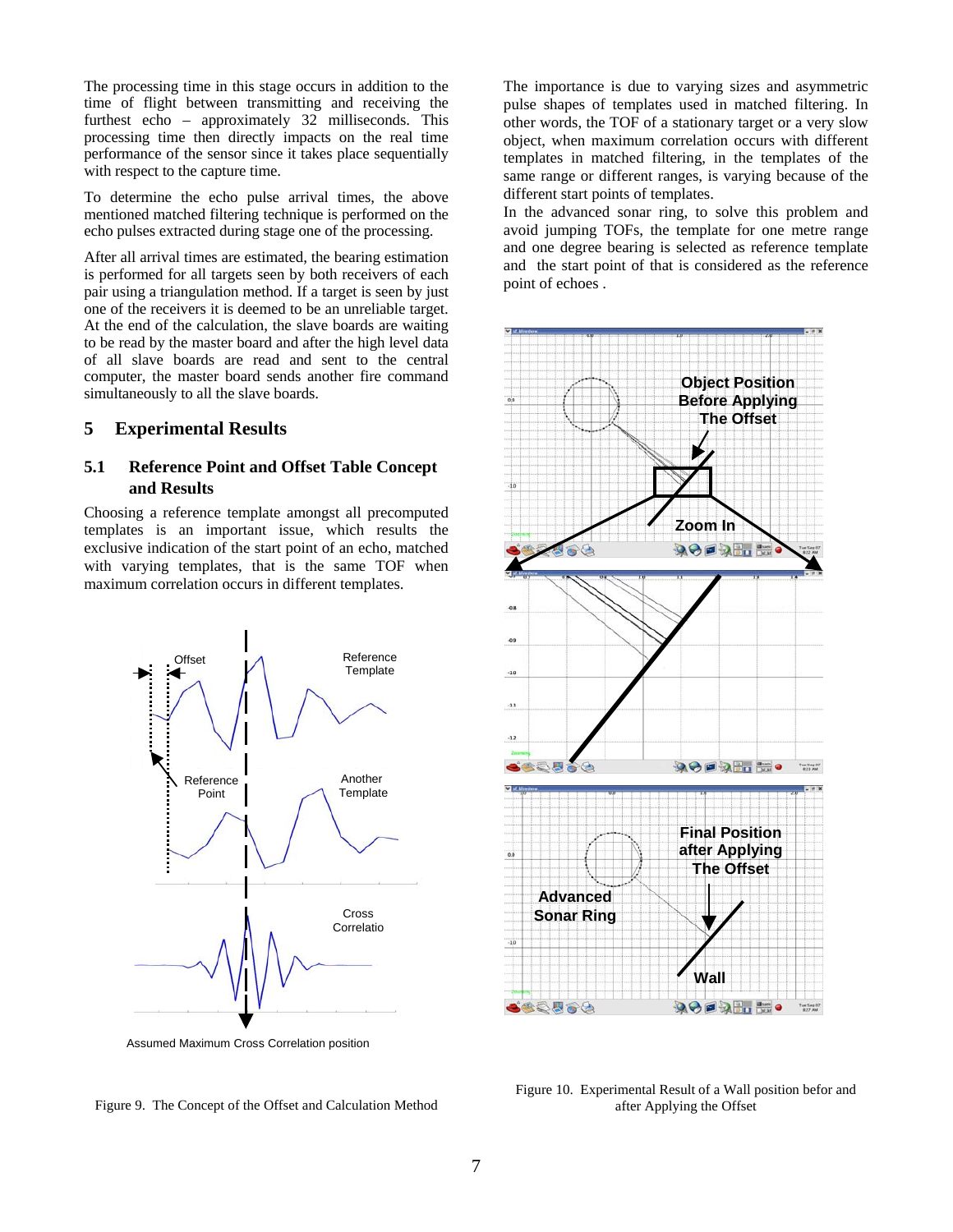The software uses a lookup table called offset table that contains offset values between the reference template and all others. To calculate the offset value, correlation between each template and the reference template is calculated and when maximum correlation occurs, the difference between two start points is calculated and considered as the offset value of that template ( Figure 9). To get sub-sample resolution the above mentioned interpolation method is also used in offset values computation. The offset table is pre-computed and saved with templates. Using offset values the equation (13) can be rewritten as

$$
TOF = 4\mu \sec(pulse \_ peak \_ no - template \_ peak \_ no - shift - offset)
$$
\n(21)

when the offsets are not applied, the result of range estimation for a stationary target such as a wall is not consistent and different ranges are calculated when the maximum correlation occurs with different templates. The experimental results, before and after applying this factor are shown in Figure 10. This problem also occurs when a calculation process of a moviing platform or moving target uses different templates due to change in the given range, for example when it uses 1 metre templates and then changes to two meter templates. Therefore the offset table increases the robustness of the advanced sonar ring.

### **5.2 Cycle Hopping Rejection Concept and Results**

The matched filtering is performed using a 13-point cross correlation, explained in section 3, between a determined echo and each of the related templates for a given range. If the maximum correlation is greater than 80% then the echo is considered as a reliable echo, then the arrival time of the echo is estimated using equation (13).

During experiments, we found the position of a stationary object sometimes jumps between two different positions. More investigation of the echoes showed that the maximum value of the cross correlation, which is sampled at the same rate of the echo, occurs in different locations within cross correlation vector, resulting a varying TOF value caused by a changing shift, described in equation (13). This problem is called cycle hopping since the error in shift is usually approximately one wavelength and details are shown in Figure 11.

The problem arises firstly due to a low sample rate of 250 kHz missing the real peak in the sampling process, and also due to the noise level in the captured echo, which makes local maxima very close to each other and indistinguishable in some conditions. Cycle hopping occurs when the amplitude of an adjacent local maximum is greater than that of the samples calculated around the real peak position.



Figure 11. (a) A cross correlation at 250 kHz and the cycle hopping problem (b) the real shape of cross Correlatiom (c) real peak location using the interpolation method

To solve the problem and to find a genuine peak position within the cross correlation matrix, an interpolation process is employed after the cross correlation calculation. This process computes a real peak value of the local maxima using a parabolic interpolation over three adjacent samples. Then, the maximum is chosen amongst the results of this process.

Figure 11 (a) shows a real cross correlation vector which has a peak in the wrong position, comparing to the other echoes captured from the same target and the same receiver. Figure 11 (b) shows the real correlation waveform and the result of the interpolation process on the local maxima is shown in Figure 11 (c). As can be seen, this method can provide a better estimate of the real maximum and avoid the varying TOF.

Also, experimental results are shown in Figure 12. This figure shows the effectiveness of the applied method in the real environment. The computed position of each object is considered at the end of each line. The cycle hopping causes a difference of about 4 samples i.e. 16 microseconds in the arrival time of the echo, therefore about 16\*0.343/2=2.75 mm difference in the range. As can be seen in Figure 12, this variation effects the bearing estimation markedly when one of the ranges obtained from a receiver of each pair is fluctuating .